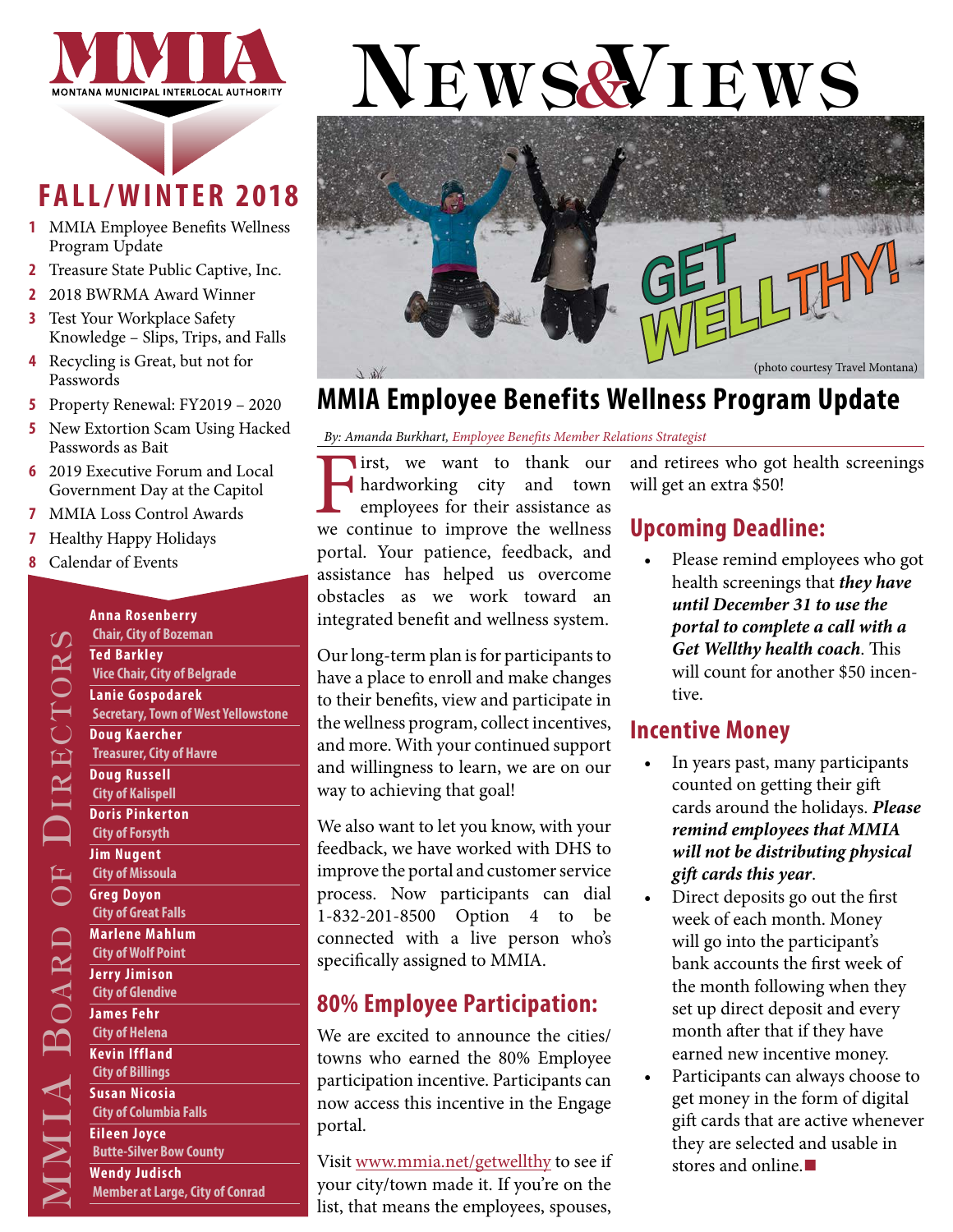# <span id="page-1-0"></span>**MMIA Announces Treasure State Public Captive, Inc.**

*By: Alan W. Hulse, CEO, ARM, AIC* 

I am pleased to announce that the MMIA has formed<br>a captive insurance company known as the Treasure<br>State Public Captive, Inc. a captive insurance company known as the Treasure State Public Captive, Inc.

As you know, MMIA manages its liability insurance through our existing public entity pool structure. This captive structure allows for the separation of a portion of the MMIA excess liability coverage placement from their current structure and places that portion of liability risk in a captive insurance corporation.

The reason for this new structure is to reduce MMIA's long-term cost of excess liability insurance, allow greater control of surplus funds, share in underwriting profits, and additional investment flexibility. Perhaps most importantly,

**CEO'S CORNER** this structure will provide cities and towns in Montana with  $\blacksquare$ protection against long-term market disruption and market  $\overline{\bullet}$ volatility. Other large public  $\overline{\bullet}$ entities have successfully used captives to achieve significant  $\blacktriangleright$ cost savings and improve risk and insurance-related services, and that is what we plan to do for you, our members.



We are in the very beginning stages of implementation, with the first Board of Directors meeting in December. Stay tuned for future features on the captive in our newsletter. **■**

### **2018 Bob Worthington Risk Management Achievement Award**

**Congratulations to Mayor James Schell of East**<br>Helena for earning the 2018 Bob Worthington<br>Risk Management Achievement Award! Your<br>efforts benefit not only the City of East Helena, but the Helena for earning the 2018 Bob Worthington Risk Management Achievement Award! Your efforts benefit not only the City of East Helena, but the membership of the MMIA. Thank you for setting an example of proactive risk management for public officials.

#### **Nomination**

*"Mayor Schell wears a Risk Management hat in everything he does for the City of East Helena. Over the past few years, he has handled several sensitive personnel issues with great caution and much success. He takes the time to understand his policies, works closely with his City Attorney to understand applicable laws, and reaches out to MMIA for consultation before taking action. He is aware of risk associated with employment practices and approaches such situations with caution. I cannot think of a more deserving public official to be awarded a risk management award."*

#### **BWRMA Award Information**

The intent of this award is to identify a person, group, department or member that has demonstrated an exceptional effort to manage risk or prevent losses. The award can acknowledge risk management efforts within any of our coverage programs: Liability, Workers' Compensation, Property, or Employee Benefits.



Mayor James Schell and Alan Hulse

Nominations are not only a great way to recognize the exceptional work, but also encourages members to learn from each other in regards to effective risk management efforts.

Nominations are accepted from MMIA members and MMIA staff, with the winner announced during the annual Montana League of Cities and Towns Conference. Make your nomination today by completing the nomination form located on the MMIA Website>Risk Management>BWRMAA. **■**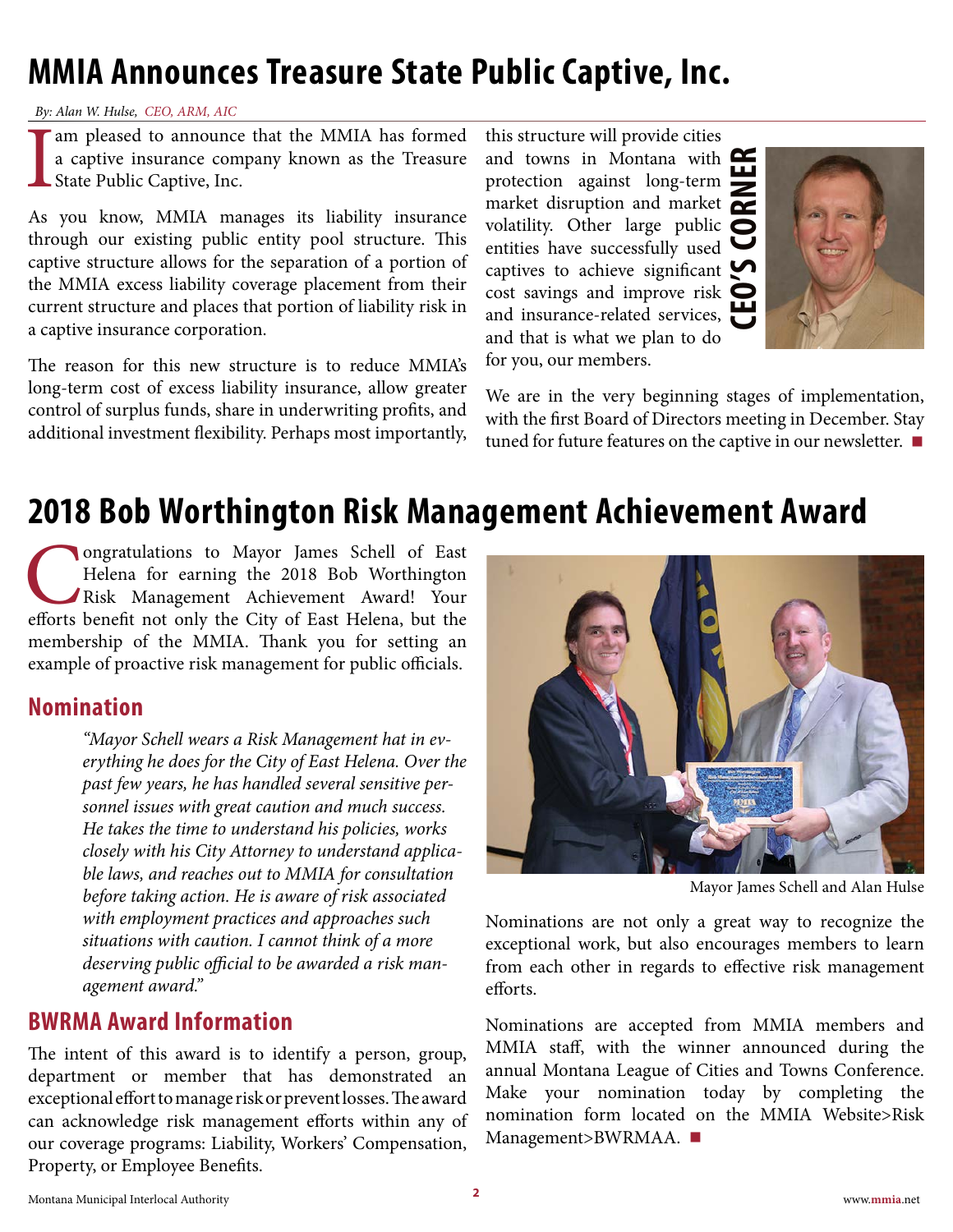# <span id="page-2-0"></span>**Test Your Workplace Safety Knowledge – Slips, Trips, and Falls**

*By Britani Laughery, CSP, ASP, CIC, CWCP, AU, Internal Operations Manager*

Select the best possible answer for each questions.

- **1. Common contributing factors to slips, trips, and falls include:**
	- A. Surface design, surface conditions, surface level changes, obstructions, and human factors
	- B. Surface design, weather conditions, human error
	- C. Surface conditions and human error
	- D. Human error
- **2. Developing and implementing a plan for snow removal will:**
	- A. Be a waste of time
	- B. Minimize exposure to employees and the public
	- C. Be costly
	- D. Require an engineering firm
- **3. What are the most likely points in the walking cycle when a person is likely to slip?**
	- A. Heal strike
	- B. Push off
	- C. A and B
	- D. None of the above
- **4. When selecting footwear the following should be considered:**
	- A. Tread pattern
	- B. Shoe sole materials
	- C. Appropriate footwear for the work
	- D. All of the above
- **5. Footwear should be inspected, maintained, cleaned, alternated, and:**
	- A. Repaired
	- B. Replaced
	- C. Resoled
	- D. None of the above

#### **6. When do traction devices become dangerous?**

- A. When on non-icy surfaces such as concrete or tile
- B. They are never dangerous
- C. When used on ice and snow
- D. None of the above



#### **10. Facility maps can be used to:**

- A. Identify trends in slips, trips, and falls
- B. Pinpoint problem areas
- C. Designate safe travel routes
- D. All of the above



- **7. Footwear policies should be carefully written and:**
	- A. Implemented
	- B. Discussed
	- C. Enforced
	- D. All of the above
- **8. The purpose of facility inspections focused on slips, trips, and falls is:**
	- A. To record facility conditions
	- B. To improve facility conditions
	- C. To continually monitor the improved conditions
	- D. All of the above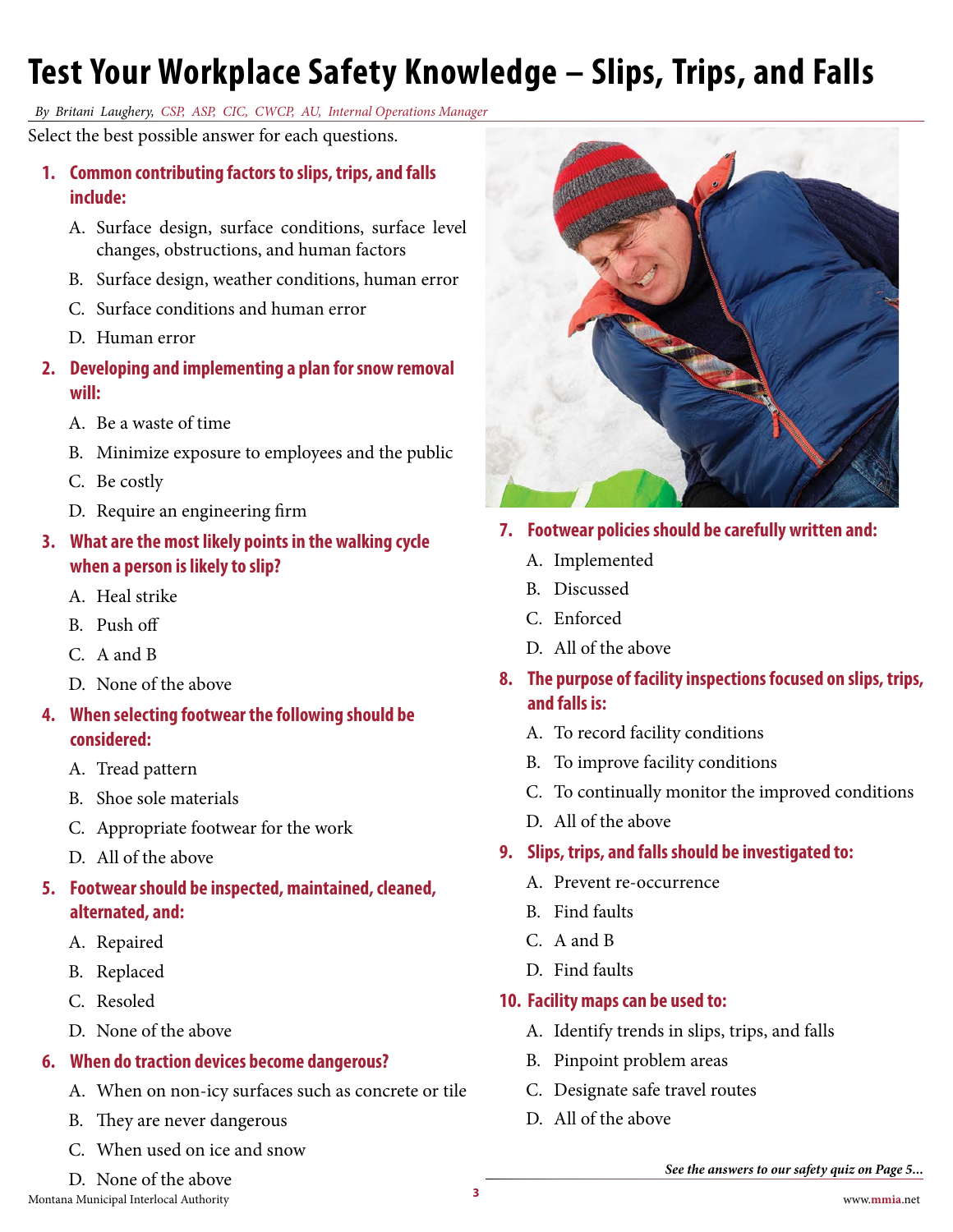# <span id="page-3-0"></span>**Recycling is Great, but not for Passwords**

*From Beazley Breach Trends*

These days we're all overloaded with the number of accounts that require credentials, and remembering them is impossible. Using the same password for different accounts is tempting—like having one handy key that opens every lock you use. But reusing passwords is not the solution.

Compromised passwords are one of the leading causes of data breaches, and reusing passwords can increase the damage done by what would otherwise be a relatively small incident. Cyber criminals know that people reuse credentials and often test compromised passwords on commonly used sites in order to expand the number of accounts they can access.

For instance, if you use the same password for your work email as for Amazon or your gym membership, a breach at one of those companies puts your work emails at risk. Reusing credentials is like giving away copies of the key that opens all your locks. You're putting all of your data in the hands of the company with the weakest cyber security.

Before reusing a password for different accounts, especially across work and personal ones, think of all the data that someone could get into if they got that credential: Here are some tips to help you avoid falling in this trap:

- Use completely separate passwords for work and personal accounts.
- Avoid words that can easily be guessed by attackers, like "password" or "September2017," or predictable keyboard combinations like "1234567," "qwerty," or "1q2w3e4r5t."
- Longer is stronger. Use pass-phrases rather than passwords. Pass-phrases could include several random words like "Highway owl purple elephant" or could be taken from favorite song lyrics or books.
- Add some complexity with capitalization or special characters if required. "Fido!sAnAwesomeDog" is a stronger password than your pet's name.
- Just adding numbers or special characters at the end of a word doesn't increase security much, because they're easy for software to guess.
- Avoid words like your kids' names that could easily be guessed by coworkers or revealed by a few minutes of online research.
- Answers to security questions are often easily found – your mother's maiden name is public record – so pick another word for whenever that question comes up. **■**

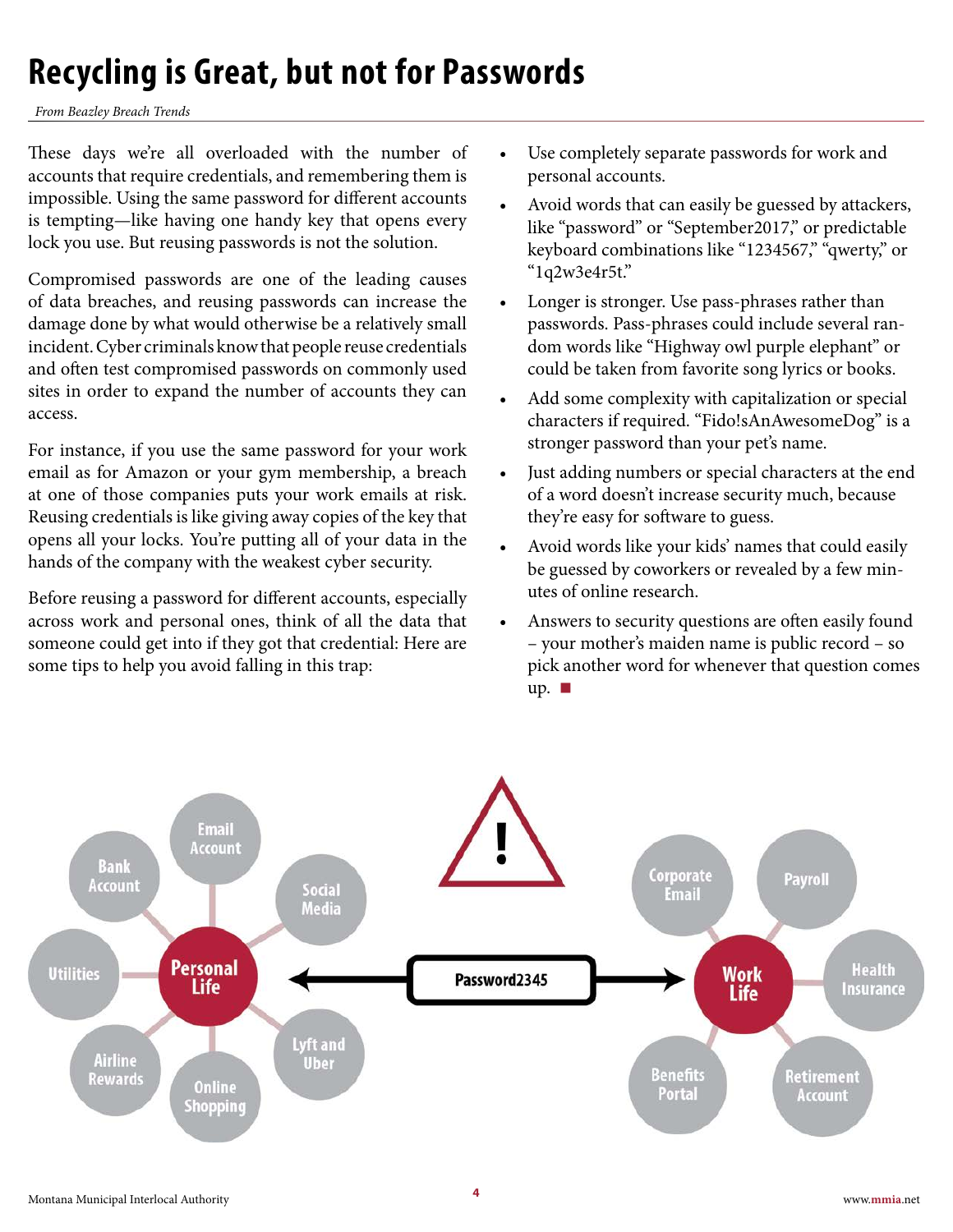# <span id="page-4-0"></span>**Property Renewal: FY2019 – 2020**

#### *By: Laura Wigen, Property Program Specialist*

It's that time of year again! The Annual MMIA Property renewal runs January – March. Beginning January 2, 2019, Property Renewal will open. Be on the lookout - you will receive an email initiating the renewal process.

This is your opportunity to inform the MMIA of changes, additions, and removals that will be used to calculate your annual assessment for the FY2019-2020 period. These updates may also affect coverage determinations should you experience a claim. Thorough review and auditing of your real/personal property, contractors/mobile equipment, and vehicles is encouraged.

For those members that receive a \$0 stated value memo, please review for accuracy, make any updates, and return the signed memo to Laura Wigen.

Property Renewal will close 3/29/2019. For questions, please contact Laura Wigen at 406-495-7024 or via email at [lwigen@mmia.net.](mailto:lwigen%40mmia.net?subject=) **■**



# **New Extortion Scam Using Hacked Passwords as Bait**

*Adapted From Beazley Breach Trends*



In recent weeks, a number of insureds have reported incidents to Beazley Breach Response (BBR) Services involving extortion demands that cleverly leverage social engineering to back up the threat. Because of large and widely publicized breaches at various online sites, dumps of hacked passwords and their associated email addresses are easily obtainable on the dark web. In these extortion attempts, the cyber criminal emails the victim and asserts that the criminal has compromised the victim's computer, including records of website activity and control of the webcam. The criminal includes the hacked password to bolster the credibility of the threat.

The emails have demanded a payment of \$2,800 or \$3,900 in Bitcoin. Security blogger Brian Krebs has reported on one variation of these scam emails that have explicitly threatened exposure of sexual activity or, at least, violation of privacy. In the incidents that BBR Services has seen, the threat has focused more on compromise of the victim's device, while the privacy threat has been more veiled and less central.

If an employee reports one of these extortion emails, you should report it to BBR Services. In most cases, fortunately, it turns out that no data has been compromised. Because users often recycle passwords, however, or use the same password with minor variations, the exposure of old passwords does create a security concern.

Here are some steps you can take to protect your organization:

- Warn employees about this risk. You can also use this as an opportunity to retrain employees on using good password practices, including avoiding recycling passwords. See the tips in the "Recycling is Great. But Not for Passwords" article in this newsletter for useful suggestions.
- If an employee experiences one of the incidents, reset the employee's password to minimize any risks from password recycling.
- Train employees on phishing. For MMIA property program members, cyber coverage is included with your property coverage through Beazley. Members have access to free online tutorials for their staff, sample IT policies and more from Beazley Breach Solutions online platform. Members also enjoy a 25% discount on anti-phishing tools and training from KnowBe4.

To access the free online tutorials, IT policies and more from Beazley Breach Solutions online platform, contact [riskmgmt@mmia.net](mailto:riskmgmt%40mmia.net?subject=) or 406-495-7004. **■**

#### **Slips, Trips, and Falls Answers:**

| 1. A | 6. A  |  |
|------|-------|--|
| 2. B | 7. D  |  |
| 3. C | 8. D  |  |
| 4. D | 9. C  |  |
| 5. B | 10. D |  |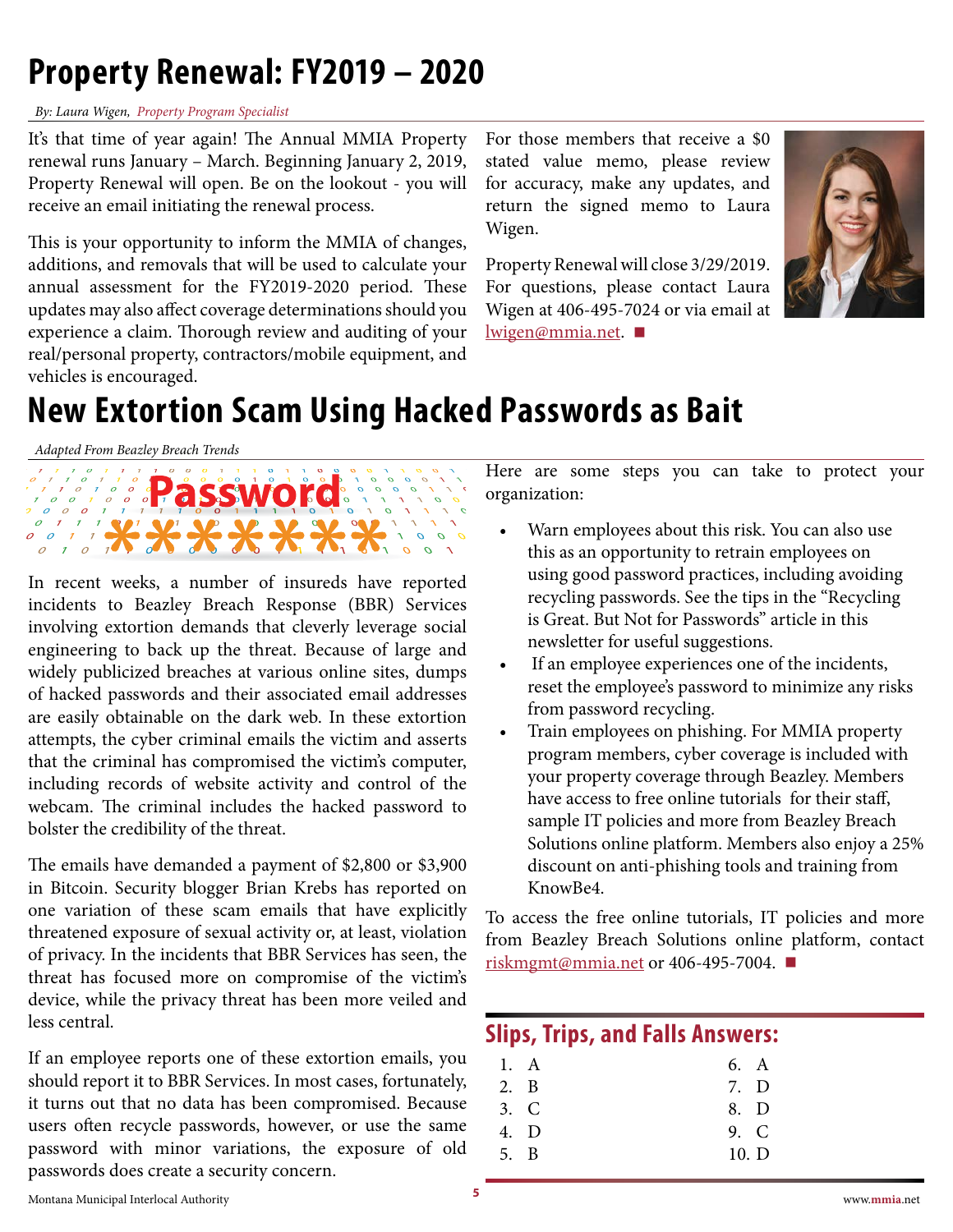## <span id="page-5-0"></span>**2019 Executive Forum and Local Government Day at the Capitol**



#### **Executive Forum**

**February 13th 8:00 a.m.- 5;00 p.m. Jorgenson's Inn and Suites, 1714 11th Ave, Helena, MT 59601**

Mayors, chief executives, and city managers join the MMIA, the Montana League of Cities and Towns (MLCT), and the MSU Local Government Center for the 2019 Executive Forum. The Forum is an educational and networking experience that is designed specifically with you in mind.

Register at [www.mmia.net,](http://www.mmia.net) and watch for the agenda. Registration is free, but we need an accurate attendee count to adequately plan the event.

To reserve your room in our block at Jorgenson's Inn and Suites, please call 442-1770 and use the code **"MMIA 2019 Executive Forum."**

#### **Local Government Day**

**February 14th Capitol Rotunda 1301 E 6th Ave, Helena, MT 59601**



This year's Executive Forum is coupled with a Local Government Day at the Capitol Rotunda on February 14.

Take this opportunity to connect with your Montana legislators on local issues and pending legislation that will affect your city or town. No registration necessary. This event is presented by MLCT, MMIA, and our partners at the Montana Association of Counties (MACo).

If you have any questions, please contact Janel Favero at 406-495-7016 or *jfavero@mmia.net*. We look forward to seeing you in February! **■**

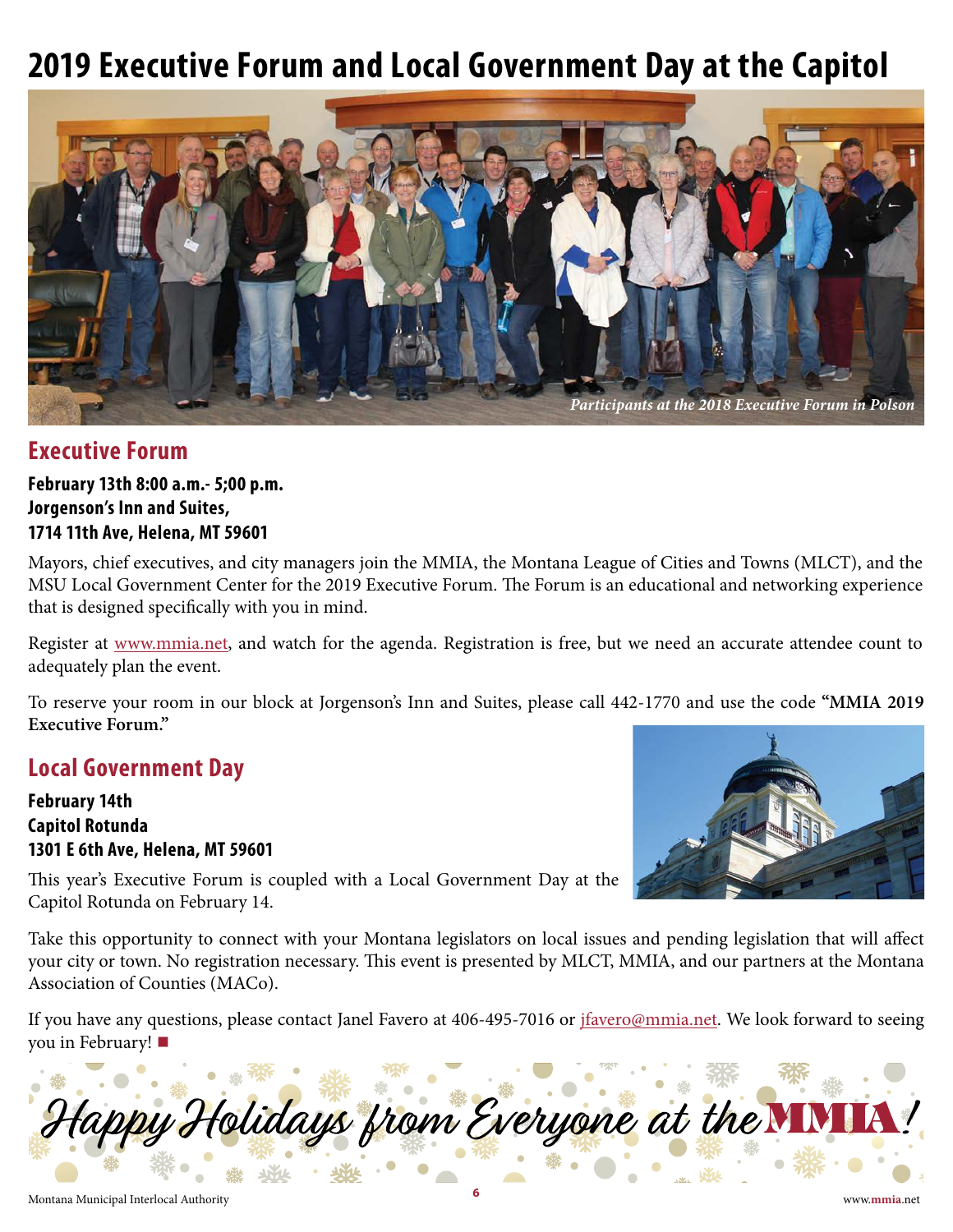# <span id="page-6-0"></span>**2017/2018 MMIA Loss Control Awards**

T ach year the MMIA analyzes the losses of our members in the Liability Program and the Workers' Compensation Program to identify the members with the lowest claim expenditures over the previous five years by population class. Awards are given for both the Liability and Workers' Compensation Programs to the members with the lowest claim expenditures/number of employees in the First, Second, and Third-Class Cities and Towns.

Members with low incurred expenditures can represent significant cost savings, not only to the municipality itself, but also to the entire MMIA pool. The Loss Control Awards recognize members of all classes who have achieved such success.

[Contact the MMIA](mailto:riskmgmt%40mmia.net?subject=) Risk Management team if you are interested in improving your municipality's risk at riskmgmt@mmia.net. **■**

### **Liability**

### **First Class Cities**

Havre

**Second Class Cities** Anaconda-Deer Lodge

**Third Class Cities** Three Forks

#### **Towns**

Fort Peck

### **Healthy Happy Holidays**

### **Workers' Compensation**

**First Class Cities** Havre

**Second Class Cities** Miles City

**Third Class Cities** Harlowton

**Towns** Belt

The holidays can be a time of stress and illness. MMIA Employee Benefit Health Plan participants have great no-cost resources available to them to navigate everything from the common cold to financial trouble to a death in the family. Please encourage your employees to use these valuable resources. Visit [www.mmia.net/employee-benefits/employer-re](http://www.mmia.net/employee-benefits/employer-resources/)[sources/](http://www.mmia.net/employee-benefits/employer-resources/) to find printable flyers, information, and more. You can also call 1-800-635-3089 (option 2) to request custom



### **From the smallest stress to the biggest emergency, RBH has your back.**

**www.myrbh.com [www.myrbh.com](http://www.myrbh.com)** (access code: MMIA). Call 1-866-750-1327 or go to